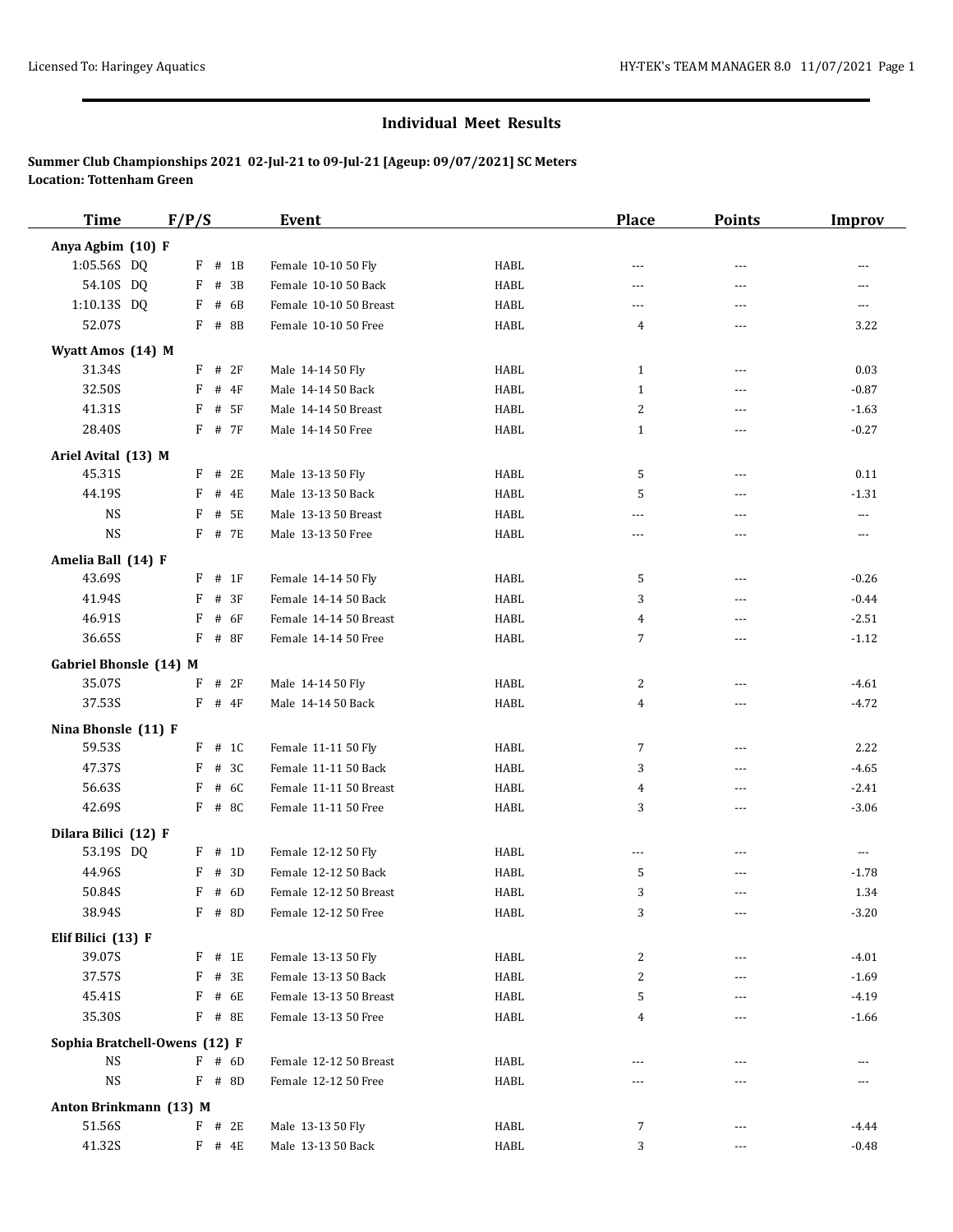| <b>Time</b>                    | F/P/S        |             | <b>Event</b>             |             | <b>Place</b>            | <b>Points</b>  | <b>Improv</b> |
|--------------------------------|--------------|-------------|--------------------------|-------------|-------------------------|----------------|---------------|
| Elia Caravati-Pringle (14) M   |              |             |                          |             |                         |                |               |
| 36.63S                         | F            | # 2F        | Male 14-14 50 Fly        | HABL        | 3                       | $\overline{a}$ | $-0.88$       |
| 35.28S                         | F            | $#$ 4F      | Male 14-14 50 Back       | HABL        | $\overline{\mathbf{c}}$ | ---            | $-0.10$       |
| 41.05S                         | F            | # 5F        | Male 14-14 50 Breast     | HABL        | $\mathbf{1}$            | $- - -$        | $-1.44$       |
| 30.50S                         | F            | # 7F        | Male 14-14 50 Free       | <b>HABL</b> | 3                       | $\overline{a}$ | $-2.34$       |
| Matteo Caravati-Pringle (18) M |              |             |                          |             |                         |                |               |
| 30.25S                         |              | $F$ # 2H    | Male 16 & Over 50 Fly    | <b>HABL</b> | 4                       | $\sim$ $\sim$  | 0.52          |
| 30.74S                         | F            | # 4H        | Male 16 & Over 50 Back   | HABL        | 2                       | $---$          | 0.87          |
| 35.50S                         | F            | # 5H        | Male 16 & Over 50 Breast | <b>HABL</b> | 4                       | $\overline{a}$ | 1.78          |
| 27.23S                         |              | F # 7H      | Male 16 & Over 50 Free   | HABL        | 4                       | ---            | 0.71          |
| Isobel Carter (13) F           |              |             |                          |             |                         |                |               |
| <b>NS</b>                      | $\mathbf{F}$ | # 1E        | Female 13-13 50 Fly      | <b>HABL</b> | ---                     | $\cdots$       | $\cdots$      |
| <b>NS</b>                      | F            | # 3E        | Female 13-13 50 Back     | HABL        | $- - -$                 | $\overline{a}$ | $---$         |
| <b>NS</b>                      | F            | # 6E        | Female 13-13 50 Breast   | HABL        | ---                     | ---            | $---$         |
| <b>NS</b>                      | F            | # 8E        | Female 13-13 50 Free     | HABL        | ---                     | ---            | $- - -$       |
| Selena Charalambous (12) F     |              |             |                          |             |                         |                |               |
| 38.25S                         |              | $F$ # 1D    | Female 12-12 50 Fly      | HABL        | $\mathbf{1}$            | $\overline{a}$ | $-0.94$       |
| 39.10S                         | F            | # 3D        | Female 12-12 50 Back     | HABL        | $\mathbf{1}$            | $\overline{a}$ | $-2.43$       |
| 43.81S                         | F            | # 6D        | Female 12-12 50 Breast   | HABL        | $\mathbf{1}$            | $---$          | $-0.05$       |
| 33.37S                         | F            | # 8D        | Female 12-12 50 Free     | HABL        | $1\,$                   | $\overline{a}$ | $-2.29$       |
| Maxine Chu (12) F              |              |             |                          |             |                         |                |               |
| 41.16S                         | F            | # 1D        | Female 12-12 50 Fly      | HABL        | 3                       | $---$          | 0.42          |
| 41.95S                         | F            | # 3D        | Female 12-12 50 Back     | <b>HABL</b> | 3                       | $\overline{a}$ | $-0.08$       |
| Aimee Clarke (14) F            |              |             |                          |             |                         |                |               |
| 47.19S                         | F            | # 1F        | Female 14-14 50 Fly      | HABL        | 6                       | $\overline{a}$ | $-0.47$       |
| 44.25S                         | F            | # 3F        | Female 14-14 50 Back     | HABL        | 6                       | $---$          | $-3.05$       |
| 48.29S                         | F            | # 6F        | Female 14-14 50 Breast   | HABL        | 6                       | $\sim$ $\sim$  | $-0.43$       |
| 36.19S                         | F            | # 8F        | Female 14-14 50 Free     | <b>HABL</b> | 6                       | ---            | $-2.76$       |
| Rosa Clarke (13) F             |              |             |                          |             |                         |                |               |
| <b>NS</b>                      | F            | # 1E        | Female 13-13 50 Fly      | HABL        | $- - -$                 | $\overline{a}$ | $---$         |
| <b>NS</b>                      | F            | # 3E        | Female 13-13 50 Back     | <b>HABL</b> | ---                     | $- - -$        | $---$         |
| 47.50S                         | F            | # 6E        | Female 13-13 50 Breast   | <b>HABL</b> | 6                       | $\overline{a}$ | $-4.50$       |
| 38.00S                         |              | $F$ # 8E    | Female 13-13 50 Free     | HABL        | 7                       | ---            | $-2.06$       |
| Sebastian Clark (10) M         |              |             |                          |             |                         |                |               |
| 1:06.88S DQ                    | F            | # 2B        | Male 10-10 50 Fly        | HABL        | ---                     | ---            |               |
| $\mathop{\rm NS}\nolimits$     | F            | # 4B        | Male 10-10 50 Back       | HABL        | ---                     | $---$          |               |
| 1:04.37S DQ                    | F            | # 5B        | Male 10-10 50 Breast     | HABL        | ---                     | ---            |               |
| 43.71S                         | F            | # 7B        | Male 10-10 50 Free       | HABL        | 4                       | ---            |               |
| Thomas Clayton (14) M          |              |             |                          |             |                         |                |               |
| 39.50S                         | F            | # 2F        | Male 14-14 50 Fly        | HABL        | 7                       | $---$          | $-0.80$       |
| 41.31S                         | F            | # 4F        | Male 14-14 50 Back       | <b>HABL</b> | 8                       | $- - -$        | 0.51          |
| NS                             | F            | # 5F        | Male 14-14 50 Breast     | HABL        | ---                     | ---            | ---           |
| NS                             |              | $F$ # 7 $F$ | Male 14-14 50 Free       | HABL        | $- - -$                 | $- - -$        | $\cdots$      |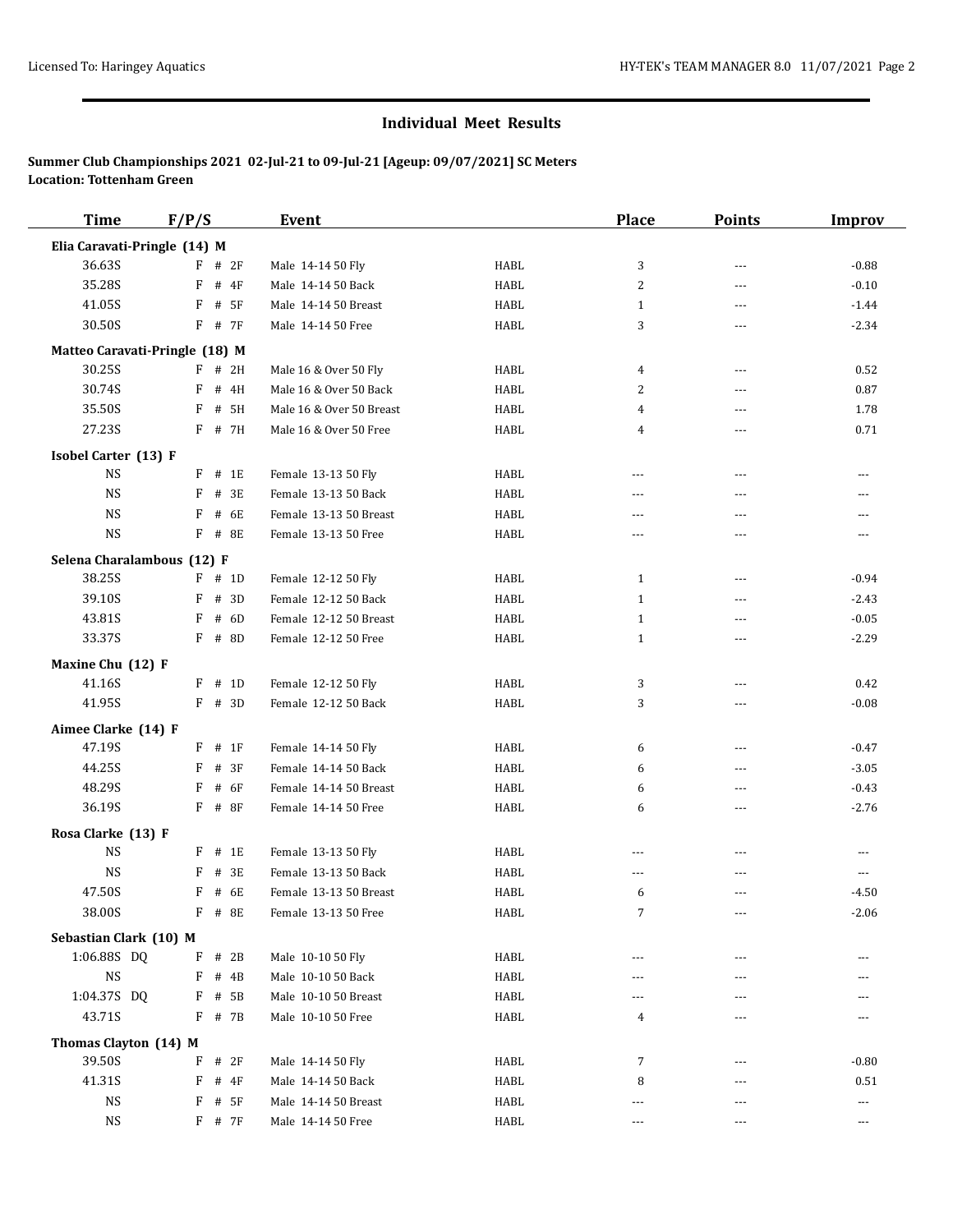| <b>Time</b>                 | F/P/S |          | Event                      |             | <b>Place</b>   | <b>Points</b>  | <b>Improv</b> |
|-----------------------------|-------|----------|----------------------------|-------------|----------------|----------------|---------------|
| Emily Clement (12) F        |       |          |                            |             |                |                |               |
| 55.82S DQ                   |       | $F$ # 6D | Female 12-12 50 Breast     | HABL        | ---            | ---            | $-$           |
| 41.69S                      |       | $F$ # 8D | Female 12-12 50 Free       | <b>HABL</b> | 5              | ---            | $-6.79$       |
| Lauren Emma Clement (14) F  |       |          |                            |             |                |                |               |
| 47.75S                      |       | $F$ # 1F | Female 14-14 50 Fly        | HABL        | 7              | ---            | $-1.86$       |
| 45.34S DQ                   | F     | # 3F     | Female 14-14 50 Back       | HABL        | $\overline{a}$ | $\overline{a}$ | $---$         |
| 52.09S DQ                   | F     | # 6F     | Female 14-14 50 Breast     | HABL        | ---            | ---            | ---           |
| 39.75S                      |       | $F$ # 8F | Female 14-14 50 Free       | HABL        | 9              | $- - -$        | $-2.75$       |
| Frederic Collier (11) M     |       |          |                            |             |                |                |               |
| 55.19S                      | F     | # 5C     | Male 11-11 50 Breast       | HABL        | 2              | ---            | $-2.56$       |
| 45.66S                      |       | F # 7C   | Male 11-11 50 Free         | HABL        | 4              | ---            | 0.50          |
| Elinor Creme (16) F         |       |          |                            |             |                |                |               |
| 46.90S                      | F     | # 1H     | Female 16 & Over 50 Fly    | HABL        | 8              | ---            | 4.32          |
| 43.94S                      | F     | # 3H     | Female 16 & Over 50 Back   | HABL        | 7              | ---            | 4.32          |
| 52.12S                      | F     | # 6H     | Female 16 & Over 50 Breast | HABL        | 6              | $---$          | 2.91          |
| 38.37S                      |       | F # 8H   | Female 16 & Over 50 Free   | HABL        | 5              | ---            | 5.12          |
| Leah Creme (16) F           |       |          |                            |             |                |                |               |
| 42.37S                      | F     | # 1H     | Female 16 & Over 50 Fly    | HABL        | 7              | ---            | 0.70          |
| 46.68S                      | F     | # 3H     | Female 16 & Over 50 Back   | HABL        | 9              | ---            | 5.40          |
| 50.50S                      | F     | # 6H     | Female 16 & Over 50 Breast | HABL        | 4              | ---            | 1.38          |
| 37.78S                      |       | $F$ # 8H | Female 16 & Over 50 Free   | HABL        | 4              | ---            | 1.72          |
| Gareth Davies (16) M        |       |          |                            |             |                |                |               |
| 27.47S                      |       | $F$ # 2H | Male 16 & Over 50 Fly      | HABL        | 2              | $\overline{a}$ | 0.28          |
| 30.78S                      | F     | # 4H     | Male 16 & Over 50 Back     | HABL        | 3              | $\overline{a}$ | 0.43          |
| 34.77S                      | F     | # 5H     | Male 16 & Over 50 Breast   | HABL        | 3              | ---            | $-0.34$       |
| 27.22S                      |       | F # 7H   | Male 16 & Over 50 Free     | HABL        | 3              | $- - -$        | 0.92          |
| Amel Delanin (13) M         |       |          |                            |             |                |                |               |
| 31.82S                      |       | $F$ # 2E | Male 13-13 50 Fly          | HABL        | $\mathbf{1}$   | $- - -$        | $-1.12$       |
| 35.40S                      | F     | # 4E     | Male 13-13 50 Back         | HABL        | 2              | ---            | $-0.99$       |
| 38.40S                      | F     | # 5E     | Male 13-13 50 Breast       | HABL        | 1              | $\overline{a}$ | $-1.64$       |
| 28.22S                      |       | F # 7E   | Male 13-13 50 Free         | HABL        | $\mathbf{1}$   | $\overline{a}$ | $-0.17$       |
| <b>Azret Delanin (11) M</b> |       |          |                            |             |                |                |               |
| 41.87S DQ                   |       | $F$ # 2C | Male 11-11 50 Fly          | HABL        | $- - -$        | ---            | ---           |
| 43.59S                      | F     | # 4C     | Male 11-11 50 Back         | HABL        | $\mathbf{1}$   |                | $-0.11$       |
| 52.00S DQ                   |       | $F$ # 5C | Male 11-11 50 Breast       | HABL        | ---            |                | $\cdots$      |
| 34.66S                      |       | F # 7C   | Male 11-11 50 Free         | HABL        | $\mathbf{1}$   | ---            | $-0.47$       |
| Berk Demir (10) M           |       |          |                            |             |                |                |               |
| 57.00S DQ                   |       | $F$ # 2B | Male 10-10 50 Fly          | HABL        | ---            | ---            | ---           |
| 47.40S                      | F     | # 4B     | Male 10-10 50 Back         | HABL        | 2              | $---$          | $-5.29$       |
| 1:07.19S DQ                 |       | $F$ # 5B | Male 10-10 50 Breast       | HABL        | ---            | $---$          | $\cdots$      |
| 39.44S                      |       | $F$ # 7B | Male 10-10 50 Free         | HABL        | $\mathbf{1}$   | ---            | $-4.13$       |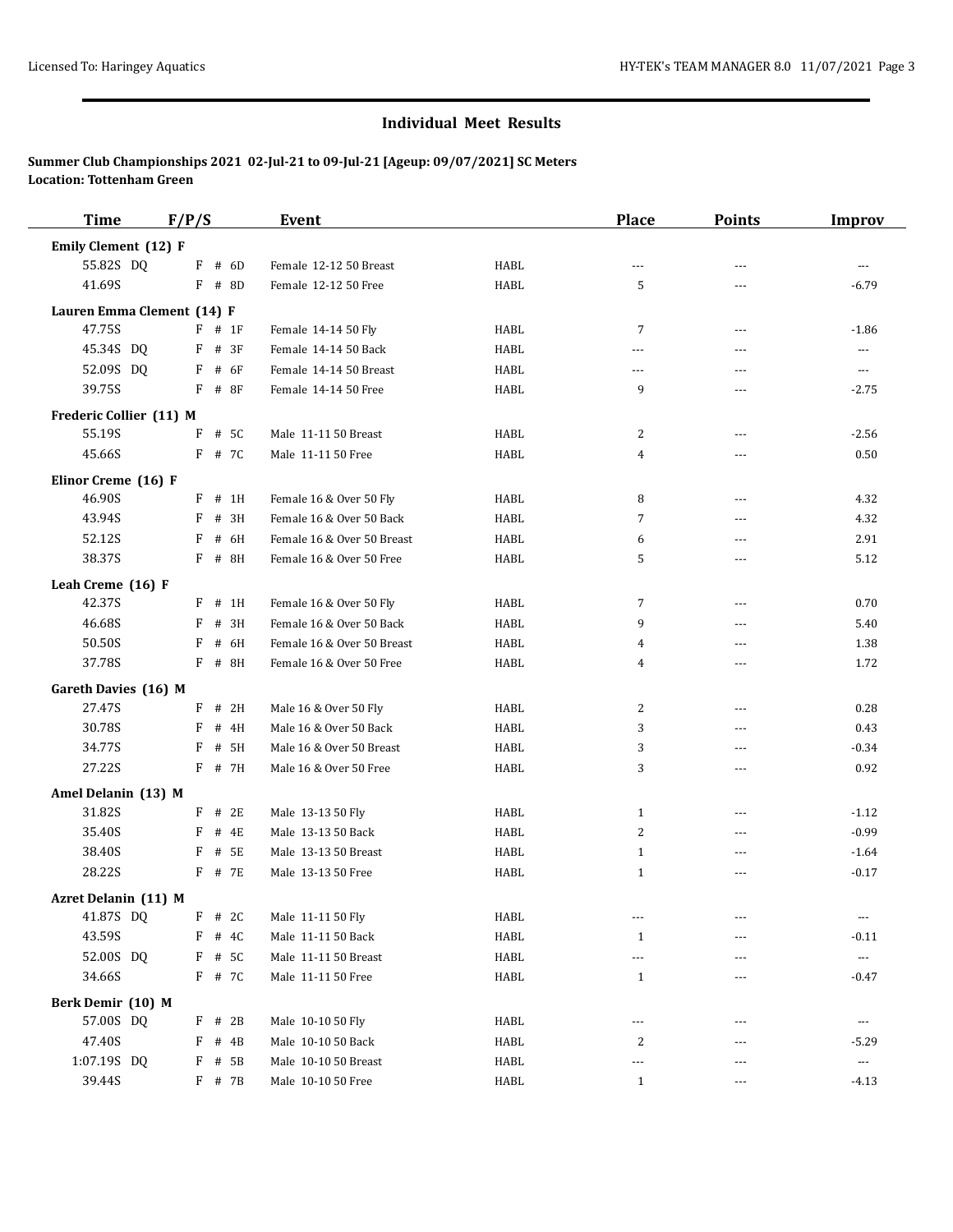| <b>Time</b>                  | F/P/S      | <b>Event</b>               |             | <b>Place</b>   | <b>Points</b> | <b>Improv</b> |
|------------------------------|------------|----------------------------|-------------|----------------|---------------|---------------|
| Luke Ellingham (16) M        |            |                            |             |                |               |               |
| <b>NS</b>                    | # 2H<br>F  | Male 16 & Over 50 Fly      | HABL        | ---            | ---           | $\cdots$      |
| <b>NS</b>                    | F<br># 4H  | Male 16 & Over 50 Back     | HABL        | $\cdots$       | ---           | ---           |
| 35.56S                       | F<br># 5H  | Male 16 & Over 50 Breast   | <b>HABL</b> | 5              | ---           | 1.25          |
| 28.63S                       | $F$ # 7H   | Male 16 & Over 50 Free     | HABL        | 6              | ---           | 1.12          |
| Luca Fabbrani-Fearon (12) M  |            |                            |             |                |               |               |
| 37.31S                       | $F$ # 2D   | Male 12-12 50 Fly          | HABL        | $\mathbf{1}$   | $---$         | $-6.69$       |
| 39.12S                       | F<br># 4D  | Male 12-12 50 Back         | HABL        | $\mathbf{1}$   | ---           | 1.00          |
| 42.03S                       | F<br># 5D  | Male 12-12 50 Breast       | HABL        | $\mathbf{1}$   | ---           | $-2.29$       |
| 30.91S                       | $F$ # 7D   | Male 12-12 50 Free         | HABL        | $\mathbf{1}$   | ---           | $-1.40$       |
| Khai Fairbairn (11) F        |            |                            |             |                |               |               |
| 38.50S                       | $F$ # 1C   | Female 11-11 50 Fly        | HABL        | $\mathbf{1}$   | ---           | $-0.80$       |
| 40.81S                       | $F$ # 3C   | Female 11-11 50 Back       | HABL        | $\mathbf{1}$   | $---$         | $-2.69$       |
| Adriana Fazzani (14) F       |            |                            |             |                |               |               |
| 37.25S                       | $F$ # 1F   | Female 14-14 50 Fly        | HABL        | 2              | $---$         | $-0.49$       |
| 38.60S                       | F<br># 3F  | Female 14-14 50 Back       | HABL        | 2              | ---           | $-0.08$       |
| 43.05S                       | F<br># 6F  | Female 14-14 50 Breast     | HABL        | 3              | ---           | 0.02          |
| 32.93S                       | $F$ # 8F   | Female 14-14 50 Free       | HABL        | 3              | ---           | $-1.01$       |
| Arun Geddes (13) M           |            |                            |             |                |               |               |
| 55.03S DQ                    | $F$ # 2E   | Male 13-13 50 Fly          | HABL        | ---            | ---           | ---           |
| 52.22S                       | $F$ # 4E   | Male 13-13 50 Back         | HABL        | 8              | ---           | $-0.18$       |
| Dylan Goad (10) M            |            |                            |             |                |               |               |
| 1:08.10S                     | # 5B<br>F  | Male 10-10 50 Breast       | HABL        | 3              | ---           | $\cdots$      |
| 54.59S                       | $F$ # 7B   | Male 10-10 50 Free         | HABL        | 5              | $---$         | $---$         |
| Steven Gomez Maya (11) M     |            |                            |             |                |               |               |
| 52.44S DQ                    | $F$ # 2C   | Male 11-11 50 Fly          | <b>HABL</b> | $---$          | $---$         | $\cdots$      |
| 50.15S                       | F<br># 4C  | Male 11-11 50 Back         | HABL        | 2              | ---           | 0.27          |
| 55.00S                       | F<br># 5C  | Male 11-11 50 Breast       | HABL        | $\mathbf{1}$   | ---           | $-4.78$       |
| 39.81S                       | F # 7C     | Male 11-11 50 Free         | HABL        | 2              | ---           | $-3.50$       |
| Veronica Gomez Maya (12) F   |            |                            |             |                |               |               |
| 40.72S                       | $F$ # 1D   | Female 12-12 50 Fly        | HABL        | $\overline{c}$ |               | $-0.93$       |
| 41.25S                       | $F$ # 3D   | Female 12-12 50 Back       | HABL        | $\overline{2}$ | ---           | $-0.34$       |
| 48.72S                       | # 6D<br>F  | Female 12-12 50 Breast     | HABL        | $\overline{c}$ |               | $-1.89$       |
| 35.68S                       | F<br># 8D  | Female 12-12 50 Free       | HABL        | 2              |               | $-0.80$       |
| Bianca Gomez-Velasco (14) F  |            |                            |             |                |               |               |
| <b>NS</b>                    | $F$ # 1F   | Female 14-14 50 Fly        | HABL        | ---            | ---           | $\cdots$      |
| <b>NS</b>                    | F<br># 3F  | Female 14-14 50 Back       | HABL        | ---            | ---           | ---           |
| 37.44S                       | # 6F<br>F  | Female 14-14 50 Breast     | HABL        | $\mathbf{1}$   | ---           | $-4.33$       |
| 29.98S                       | $F$ # 8F   | Female 14-14 50 Free       | HABL        | $\mathbf{1}$   | ---           | $-1.32$       |
| Miranda Gomez-Velasco (16) F |            |                            |             |                |               |               |
| 39.45S                       | F<br># 1H  | Female 16 & Over 50 Fly    | HABL        | 6              | ---           | 2.12          |
| 41.56S                       | F<br># 3H  | Female 16 & Over 50 Back   | HABL        | 6              | ---           | 1.36          |
| 44.89S                       | F # 6H     | Female 16 & Over 50 Breast | HABL        | 2              |               | $-0.67$       |
| 33.25S                       | $F$ # $8H$ | Female 16 & Over 50 Free   | HABL        | 3              | ---           | 0.42          |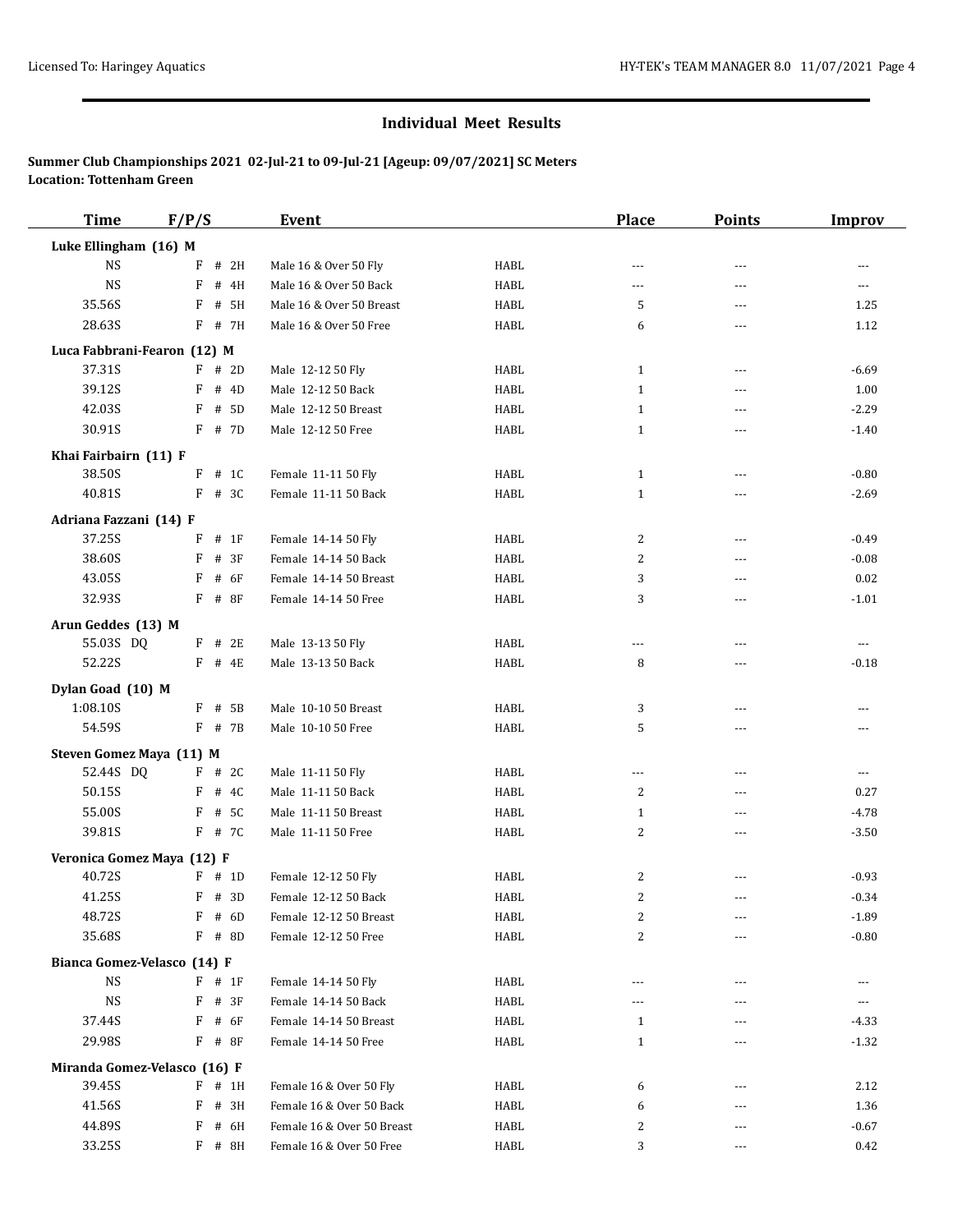| <b>Time</b>                     | F/P/S |             | Event                      |             | <b>Place</b>   | <b>Points</b>  | <b>Improv</b> |
|---------------------------------|-------|-------------|----------------------------|-------------|----------------|----------------|---------------|
| Tamara Gomez-Velasco (12) F     |       |             |                            |             |                |                |               |
| <b>NS</b>                       |       | $F$ # 1D    | Female 12-12 50 Fly        | HABL        | ---            | $\overline{a}$ |               |
| <b>NS</b>                       | F     | # 3D        | Female 12-12 50 Back       | <b>HABL</b> | $\overline{a}$ | $\overline{a}$ | $---$         |
| 54.49S                          | F     | # 6D        | Female 12-12 50 Breast     | <b>HABL</b> | 4              | $\overline{a}$ | $-20.70$      |
| 39.75S                          | F     | # 8D        | Female 12-12 50 Free       | HABL        | 4              | $\overline{a}$ | $-13.68$      |
| Misha Gomulak (14) M            |       |             |                            |             |                |                |               |
| 36.69S                          | F     | # 2F        | Male 14-14 50 Fly          | HABL        | 4              | ---            | $-0.17$       |
| 36.66S                          | F     | # 4F        | Male 14-14 50 Back         | <b>HABL</b> | 3              | $\overline{a}$ | $-1.45$       |
| 43.44S DQ                       | F     | # 5F        | Male 14-14 50 Breast       | HABL        | ---            | $\overline{a}$ | $\ldots$      |
| 30.24S                          |       | $F$ # 7 $F$ | Male 14-14 50 Free         | HABL        | 2              | $\overline{a}$ | $-3.27$       |
| Chloe Gowan (10) F              |       |             |                            |             |                |                |               |
| 1:09.94S DQ                     |       | $F$ # 1B    | Female 10-10 50 Fly        | HABL        | ---            | ---            | ---           |
| 1:00.12S                        | F     | # 3B        | Female 10-10 50 Back       | <b>HABL</b> | 3              | $\overline{a}$ | 0.12          |
| 1:16.81S                        | F     | # 6B        | Female 10-10 50 Breast     | HABL        | 5              | ---            | 0.21          |
| 52.92S                          | F     | # 8B        | Female 10-10 50 Free       | <b>HABL</b> | 5              | $- - -$        | $-0.28$       |
| Nicola Grad (11) F              |       |             |                            |             |                |                |               |
| 53.75S                          |       | $F$ # 1C    | Female 11-11 50 Fly        | HABL        | 3              | $\overline{a}$ | $-4.63$       |
| 50.51S                          | F     | # 3C        | Female 11-11 50 Back       | HABL        | 5              | $\overline{a}$ | $-3.47$       |
| 53.77S                          | F     | # 6C        | Female 11-11 50 Breast     | HABL        | 2              | $- - -$        | $-2.69$       |
| 42.31S                          | F     | # 8C        | Female 11-11 50 Free       | HABL        | $\overline{c}$ | $\overline{a}$ | $-4.47$       |
| Annabella Grant (17) F          |       |             |                            |             |                |                |               |
| $_{\rm NS}$                     | F     | # 6H        | Female 16 & Over 50 Breast | HABL        | $- - -$        | $\overline{a}$ | ---           |
| <b>NS</b>                       | F     | # 8H        | Female 16 & Over 50 Free   | HABL        | ---            | $\overline{a}$ | ---           |
| Georgia Greensmith (13) F       |       |             |                            |             |                |                |               |
| 40.03S                          |       | $F$ # 1E    | Female 13-13 50 Fly        | HABL        | 6              | ---            | $-2.68$       |
| 39.28S                          | F     | # 3E        | Female 13-13 50 Back       | HABL        | 4              | ---            | $-1.89$       |
| 45.24S                          | F     | # 6E        | Female 13-13 50 Breast     | HABL        | 3              | ---            | $-2.22$       |
| 32.92S                          |       | F # 8E      | Female 13-13 50 Free       | HABL        | 2              | ---            | $-1.72$       |
| Kyrique Griffith-Preprah (15) M |       |             |                            |             |                |                |               |
| 33.03S                          | F     | # 2G        | Male 15-15 50 Fly          | HABL        | 2              | $\overline{a}$ | $-2.41$       |
| 33.53S                          | F     | # 4G        | Male 15-15 50 Back         | HABL        | $\overline{c}$ | $\overline{a}$ | $-1.47$       |
| 40.99S                          | F     | # 5G        | Male 15-15 50 Breast       | HABL        | 3              | ---            | $-5.32$       |
| 27.59S                          |       | F # 7G      | Male 15-15 50 Free         | HABL        | $\mathbf{1}$   | ---            | $-1.40$       |
| Maja Grzybek (14) F             |       |             |                            |             |                |                |               |
| 35.88S                          |       | $F$ # 1F    | Female 14-14 50 Fly        | HABL        | $\mathbf{1}$   | ---            | $-2.31$       |
| 36.40S                          | F     | # 3F        | Female 14-14 50 Back       | HABL        | $\mathbf{1}$   | $- - -$        | $-1.68$       |
| 40.81S                          | F     | # 6F        | Female 14-14 50 Breast     | HABL        | $\overline{c}$ | ---            | $-1.08$       |
| 30.37S                          |       | $F$ # 8F    | Female 14-14 50 Free       | HABL        | $\overline{c}$ | $- - -$        | $-0.84$       |
| Gilbert Halton (13) M           |       |             |                            |             |                |                |               |
| 48.12S                          |       | $F$ # 2E    | Male 13-13 50 Fly          | HABL        | 6              | $---$          | 2.82          |
| 44.22S                          | F     | # 4E        | Male 13-13 50 Back         | HABL        | 6              | $---$          | $-2.11$       |
| 48.25S                          | F     | # 5E        | Male 13-13 50 Breast       | HABL        | 7              | $- - -$        | 0.85          |
| 40.00S                          |       | F # 7E      | Male 13-13 50 Free         | <b>HABL</b> | 7              | ---            | $-2.70$       |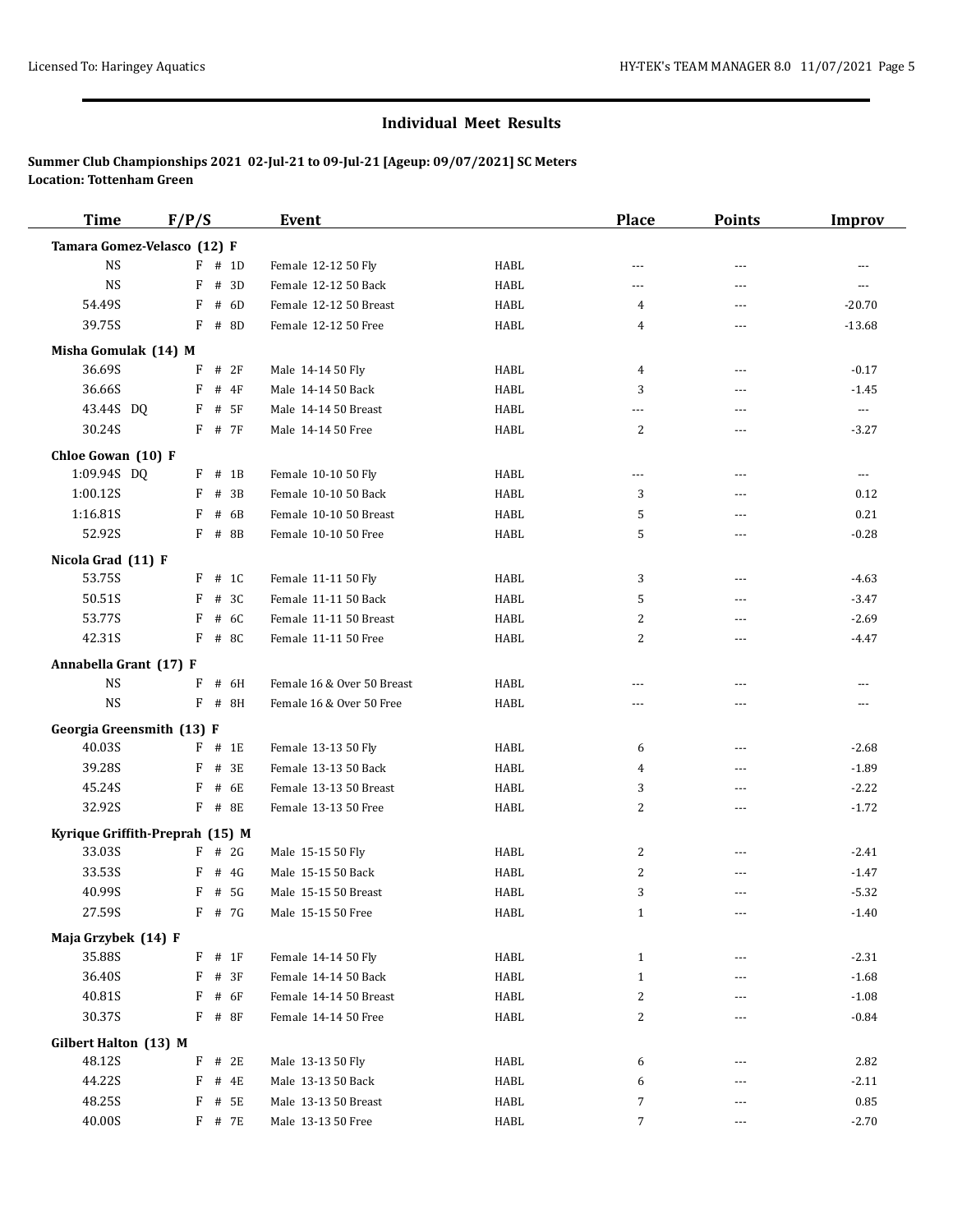| <b>Time</b>                   | F/P/S       | <b>Event</b>               |             | <b>Place</b>            | <b>Points</b>  | <b>Improv</b> |
|-------------------------------|-------------|----------------------------|-------------|-------------------------|----------------|---------------|
| Arun Hamilton McMahon (15) M  |             |                            |             |                         |                |               |
| 30.97S                        | F<br># 2G   | Male 15-15 50 Fly          | HABL        | $\mathbf{1}$            | $- - -$        | 0.26          |
| 30.41S                        | # $4G$<br>F | Male 15-15 50 Back         | <b>HABL</b> | $\mathbf{1}$            | $\overline{a}$ | 0.39          |
| 35.81S                        | F<br># 5G   | Male 15-15 50 Breast       | <b>HABL</b> | $\mathbf{1}$            | $- - -$        | 0.32          |
| 27.86S                        | F # 7G      | Male 15-15 50 Free         | <b>HABL</b> | 2                       | $- - -$        | 0.51          |
| Amy Hanson (11) F             |             |                            |             |                         |                |               |
| 49.30S                        | # 1C<br>F   | Female 11-11 50 Fly        | HABL        | 2                       | $\sim$ $\sim$  | $-2.60$       |
| 44.22S                        | F<br># 3C   | Female 11-11 50 Back       | HABL        | 2                       | ---            | $-0.30$       |
| 42.31S                        | F<br># 6C   | Female 11-11 50 Breast     | <b>HABL</b> | $\mathbf{1}$            | ---            | $-3.39$       |
| 37.16S                        | F<br># 8C   | Female 11-11 50 Free       | <b>HABL</b> | $\mathbf{1}$            | $\overline{a}$ | $-1.04$       |
| Max Hanson (18) M             |             |                            |             |                         |                |               |
| 28.22S                        | F<br># 2H   | Male 16 & Over 50 Fly      | <b>HABL</b> | 3                       | ---            | $-0.31$       |
| 31.69S                        | F<br># 4H   | Male 16 & Over 50 Back     | HABL        | 5                       | ---            | 1.19          |
| 31.51S                        | F<br># 5H   | Male 16 & Over 50 Breast   | HABL        | $\mathbf{1}$            | $\overline{a}$ | 1.42          |
| 25.56S                        | F<br># 7H   | Male 16 & Over 50 Free     | HABL        | 2                       | $\overline{a}$ | 0.02          |
| Stephen Harden-Wilson (16) M  |             |                            |             |                         |                |               |
| 32.37S                        | $F$ # 2H    | Male 16 & Over 50 Fly      | HABL        | 5                       | ---            | $-0.55$       |
| 31.60S                        | F<br># 4H   | Male 16 & Over 50 Back     | HABL        | 4                       | ---            | $-1.32$       |
| 39.48S                        | F<br># 5H   | Male 16 & Over 50 Breast   | <b>HABL</b> | 6                       | $\overline{a}$ | 0.11          |
| 28.41S                        | F<br># 7H   | Male 16 & Over 50 Free     | HABL        | 5                       | $---$          | $-0.37$       |
| <b>Eduardo Hartley (12) M</b> |             |                            |             |                         |                |               |
| 48.83S                        | F<br># 2D   | Male 12-12 50 Fly          | HABL        | 3                       | ---            | $\cdots$      |
| 44.43S                        | F<br># 4D   | Male 12-12 50 Back         | HABL        | 2                       | $\overline{a}$ | $-16.08$      |
| 48.07S                        | F<br># 5D   | Male 12-12 50 Breast       | <b>HABL</b> | 3                       | $---$          | $-17.40$      |
| 37.69S                        | F<br># 7D   | Male 12-12 50 Free         | HABL        | 3                       | $\overline{a}$ | $-11.09$      |
| Iolanda Heath (14) F          |             |                            |             |                         |                |               |
| 41.64S                        | $#$ 1F<br>F | Female 14-14 50 Fly        | HABL        | 4                       | ---            | $-0.46$       |
| 42.56S                        | F<br># 3F   | Female 14-14 50 Back       | <b>HABL</b> | 4                       | $\overline{a}$ | $-1.44$       |
| 47.75S                        | # 6F<br>F   | Female 14-14 50 Breast     | HABL        | 5                       | $- - -$        | $-1.72$       |
| 35.00S                        | $F$ # 8F    | Female 14-14 50 Free       | HABL        | 5                       | $- - -$        | $-2.59$       |
| Rosina Hegarty-Morrish (17) F |             |                            |             |                         |                |               |
| 35.89S                        | $F$ # 1H    | Female 16 & Over 50 Fly    | HABL        | 4                       | ---            | $-0.68$       |
| 37.56S                        | $F$ # 3H    | Female 16 & Over 50 Back   | HABL        | 4                       | ---            | $-0.06$       |
| 44.94S                        | F<br># 6H   | Female 16 & Over 50 Breast | HABL        | 3                       |                | $-0.59$       |
| 32.59S                        | F # 8H      | Female 16 & Over 50 Free   | HABL        | $\overline{\mathbf{c}}$ | $---$          | 0.13          |
| Josie Hesketh (13) F          |             |                            |             |                         |                |               |
| 36.56S                        | $F$ # 1E    | Female 13-13 50 Fly        | HABL        | $\mathbf{1}$            | ---            | $-1.69$       |
| 34.50S                        | F<br># 3E   | Female 13-13 50 Back       | HABL        | $\mathbf{1}$            | ---            | $-2.08$       |
| 43.29S                        | F<br># 6E   | Female 13-13 50 Breast     | HABL        | $\mathbf{1}$            | $---$          | $-3.80$       |
| 31.85S                        | F # 8E      | Female 13-13 50 Free       | HABL        | $\mathbf{1}$            | $\cdots$       | $-0.89$       |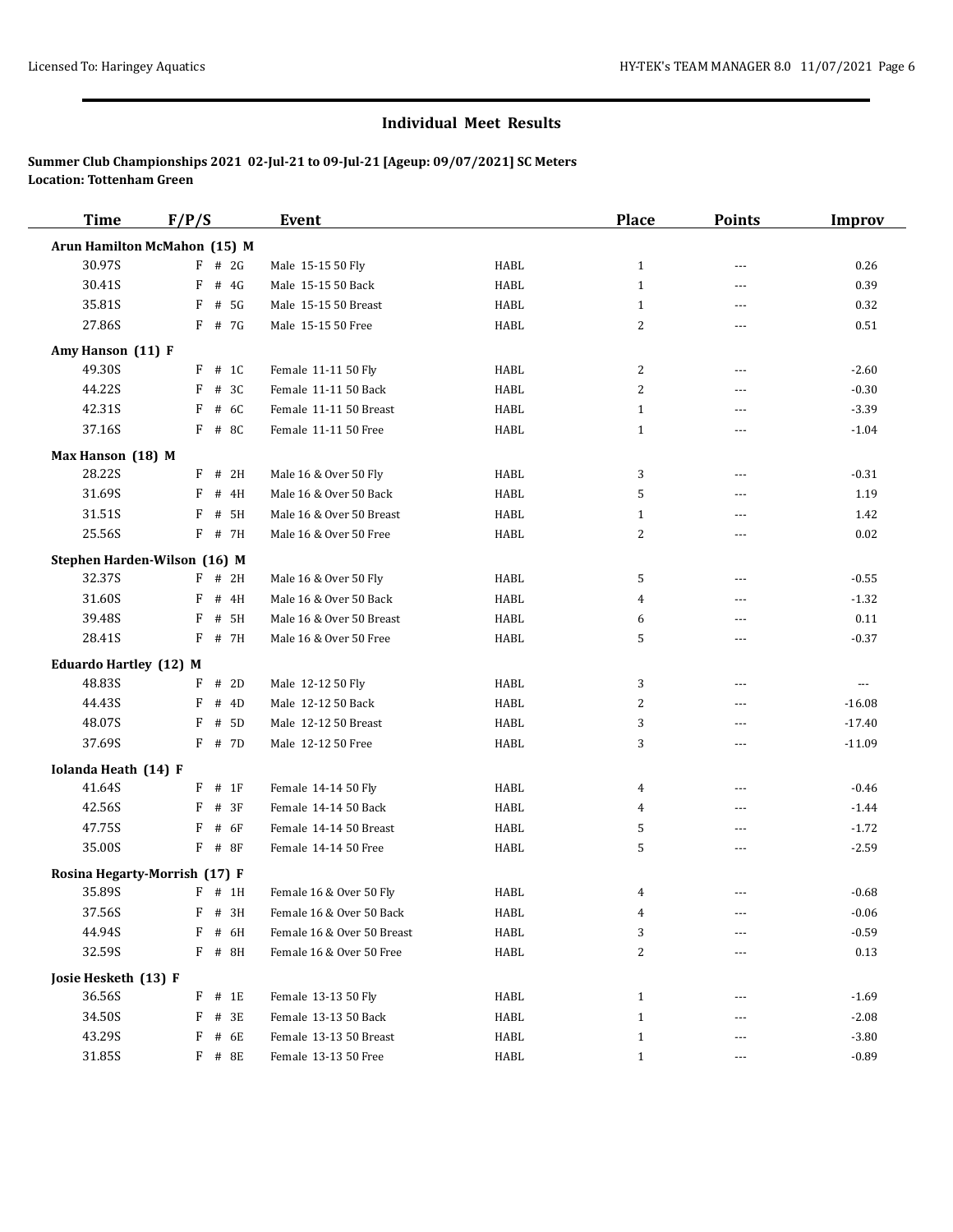| <b>Time</b>                 | F/P/S       | <b>Event</b>               |             | <b>Place</b>   | <b>Points</b> | <b>Improv</b> |
|-----------------------------|-------------|----------------------------|-------------|----------------|---------------|---------------|
| Jamie Holland (15) M        |             |                            |             |                |               |               |
| 34.25S                      | F<br># 2G   | Male 15-15 50 Fly          | HABL        | 3              | $---$         | $-1.50$       |
| 36.67S                      | F<br># $4G$ | Male 15-15 50 Back         | HABL        | 3              | $---$         | $-1.42$       |
| 42.50S                      | F<br># 5G   | Male 15-15 50 Breast       | HABL        | 4              | ---           | $-3.13$       |
| 29.94S                      | $F$ # 7G    | Male 15-15 50 Free         | HABL        | 3              | ---           | $-1.54$       |
| Kathryn Holland (15) F      |             |                            |             |                |               |               |
| 39.88S                      | F<br># 1G   | Female 15-15 50 Fly        | HABL        | 4              | $\cdots$      | $-0.50$       |
| 40.31S                      | F<br># 3G   | Female 15-15 50 Back       | HABL        | 4              | ---           | $-0.10$       |
| 48.25S                      | F<br># 6G   | Female 15-15 50 Breast     | HABL        | 3              | ---           | 0.61          |
| 33.69S                      | F<br># 8G   | Female 15-15 50 Free       | HABL        | 3              | ---           | $-0.28$       |
| Haydn Hoole (17) M          |             |                            |             |                |               |               |
| 27.46S                      | $F$ # 2H    | Male 16 & Over 50 Fly      | HABL        | 1              | $- - -$       | $-0.32$       |
| 28.87S                      | F<br># 4H   | Male 16 & Over 50 Back     | HABL        | $\mathbf{1}$   | ---           | $-0.71$       |
| 32.28S                      | F<br># 5H   | Male 16 & Over 50 Breast   | HABL        | $\overline{c}$ | ---           | $-1.30$       |
| 25.34S                      | F<br># 7H   | Male 16 & Over 50 Free     | HABL        | $\mathbf{1}$   | ---           | 0.43          |
| Linnoa Hurcombe (9) F       |             |                            |             |                |               |               |
| 1:00.31S                    | F<br>$#$ 1A | Female 9 & Under 50 Fly    | HABL        | $\mathbf{1}$   | ---           | 2.33          |
| 46.85S                      | F<br># 3A   | Female 9 & Under 50 Back   | HABL        | $\mathbf{1}$   | ---           | $-1.74$       |
| 1:00.56S                    | F<br># 6A   | Female 9 & Under 50 Breast | HABL        | $\mathbf{1}$   | ---           | 0.86          |
| 40.52S                      | F<br># 8A   | Female 9 & Under 50 Free   | HABL        | $\mathbf{1}$   | ---           | $-0.42$       |
| Huseyin Yigit Ilhan (11) M  |             |                            |             |                |               |               |
| 1:01.03S DQ                 | $F$ # 2C    | Male 11-11 50 Fly          | HABL        | ---            | ---           | $\cdots$      |
| 50.32S                      | F<br># 4C   | Male 11-11 50 Back         | HABL        | 3              | ---           | ---           |
| <b>NS</b>                   | F<br># 5C   | Male 11-11 50 Breast       | <b>HABL</b> | $\overline{a}$ | ---           | ---           |
| <b>NS</b>                   | F # 7C      | Male 11-11 50 Free         | HABL        | $\cdots$       | ---           | ---           |
| Ipek Ilhan (8) F            |             |                            |             |                |               |               |
| 1:19.06S                    | F<br>$#$ 1A | Female 9 & Under 50 Fly    | HABL        | 2              | ---           | ---           |
| 59.75S DQ                   | # 3A<br>F   | Female 9 & Under 50 Back   | HABL        | ---            | $- - -$       | $\cdots$      |
| 1:14.35S                    | # 6A<br>F   | Female 9 & Under 50 Breast | HABL        | $\overline{c}$ | ---           | ---           |
| 53.71S                      | F # 8A      | Female 9 & Under 50 Free   | HABL        | 2              | ---           | $\cdots$      |
| Tatiana Isaza Ocampo (15) F |             |                            |             |                |               |               |
| 35.25S                      | $F$ # 1G    | Female 15-15 50 Fly        | HABL        | 2              | ---           | $-0.05$       |
| 36.00S                      | $F$ # 3G    | Female 15-15 50 Back       | HABL        | 2              | ---           | 0.38          |
| 45.41S                      | F<br># 6G   | Female 15-15 50 Breast     | HABL        | 2              |               | $-0.09$       |
| 31.55S                      | $F$ # 8G    | Female 15-15 50 Free       | HABL        | $\overline{c}$ | ---           | 0.77          |
| Catrin Jenkins (16) F       |             |                            |             |                |               |               |
| 50.34S                      | $F$ # 1H    | Female 16 & Over 50 Fly    | HABL        | 9              |               | $\cdots$      |
| 46.50S                      | F<br># 3H   | Female 16 & Over 50 Back   | HABL        | 8              |               | ---           |
| 51.16S                      | F<br># 6H   | Female 16 & Over 50 Breast | HABL        | 5              |               | ---           |
| 41.05S                      | F # 8H      | Female 16 & Over 50 Free   | HABL        | 6              | $\cdots$      | $-0.81$       |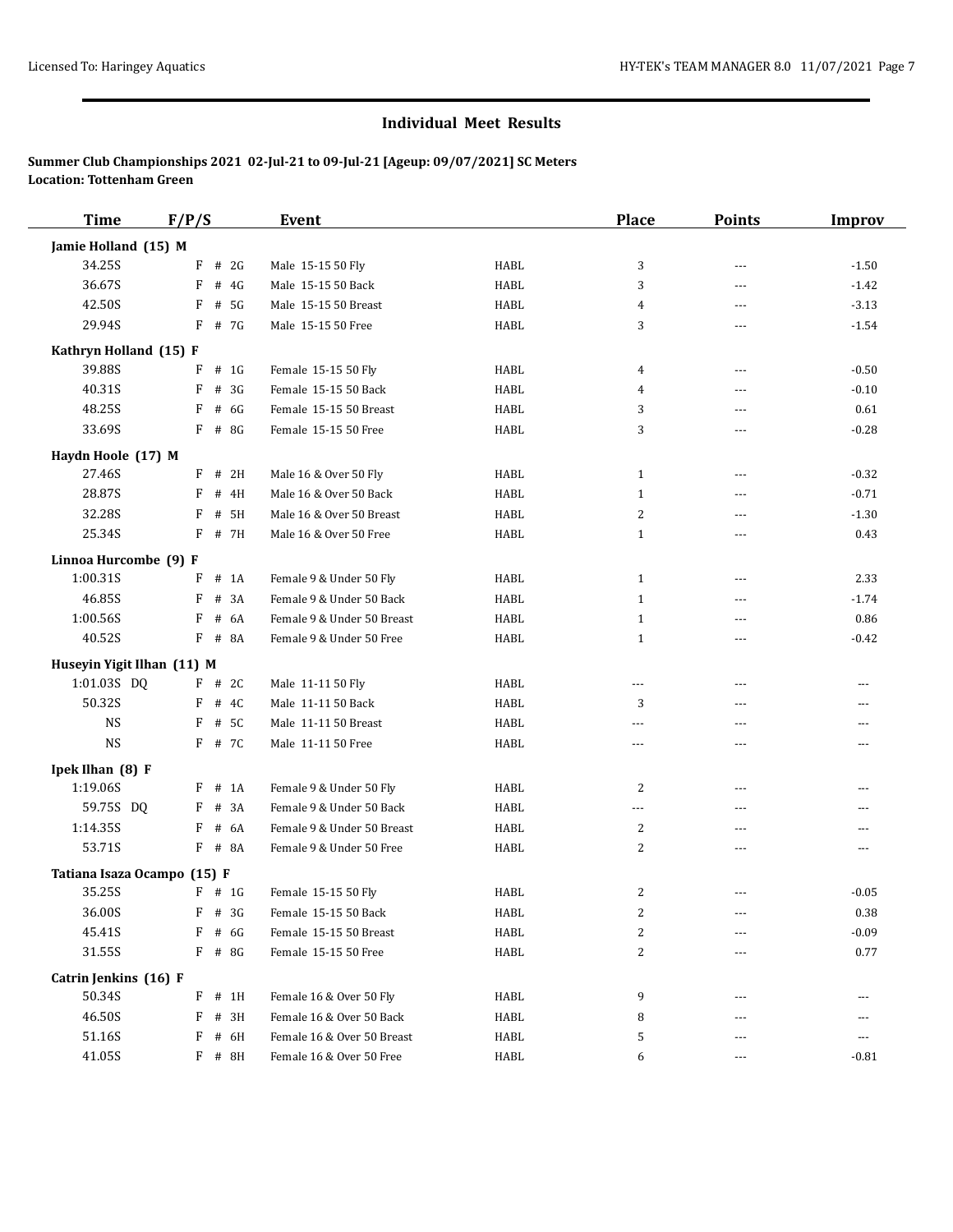| <b>Time</b>                | F/P/S  |          |                  | <b>Event</b>                                   |                     | <b>Place</b>   | <b>Points</b>  | <b>Improv</b> |
|----------------------------|--------|----------|------------------|------------------------------------------------|---------------------|----------------|----------------|---------------|
| Faith Jones (15) F         |        |          |                  |                                                |                     |                |                |               |
| <b>NS</b>                  | F      |          | # 1G             | Female 15-15 50 Fly                            | <b>HABL</b>         | $\overline{a}$ | $-$            |               |
| <b>NS</b>                  | F      |          | # 3G             | Female 15-15 50 Back                           | <b>HABL</b>         | ---            | $- - -$        |               |
| <b>NS</b>                  | F      |          | # 6G             | Female 15-15 50 Breast                         | <b>HABL</b>         | $---$          | ---            | ---           |
| <b>NS</b>                  |        |          | $F$ # 8G         | Female 15-15 50 Free                           | <b>HABL</b>         | ---            | ---            | ---           |
| Rannie Jones (10) F        |        |          |                  |                                                |                     |                |                |               |
| 1:00.37S                   | F      |          | $#$ 1B           | Female 10-10 50 Fly                            | <b>HABL</b>         | 1              | $---$          | $-2.33$       |
| 54.19S                     | F      |          | # 3B             | Female 10-10 50 Back                           | HABL                | $\overline{2}$ | $- - -$        | 1.39          |
| 58.83S                     | F      |          | # 6B             | Female 10-10 50 Breast                         | <b>HABL</b>         | 1              | $\overline{a}$ | 2.53          |
| 45.34S                     | F      |          | # 8B             | Female 10-10 50 Free                           | HABL                | 2              | ---            | 2.64          |
| Avan Kekulthotuwa (12) M   |        |          |                  |                                                |                     |                |                |               |
| 54.53S                     |        |          | $F$ # 2D         | Male 12-12 50 Fly                              | HABL                | 4              | ---            | 1.73          |
| 54.06S                     | F      |          | # 4D             | Male 12-12 50 Back                             | <b>HABL</b>         | 5              | $\overline{a}$ | 2.76          |
| 53.31S                     | F      |          | # 5D             | Male 12-12 50 Breast                           | <b>HABL</b>         | 4              | ---            | $-0.89$       |
| 42.37S                     | F      |          | # 7D             | Male 12-12 50 Free                             | HABL                | 6              | $- - -$        | 1.46          |
| Ayushi Kekulthotuwa (14) F |        |          |                  |                                                |                     |                |                |               |
| 41.19S                     |        | $F$ # 1F |                  | Female 14-14 50 Fly                            | <b>HABL</b>         | 3              | $\sim$ $\sim$  | $-0.68$       |
| 43.06S                     | F      |          | # 3F             | Female 14-14 50 Back                           | <b>HABL</b>         | 5              | $\overline{a}$ | $-1.53$       |
| 48.29S                     | F      |          | # 6F             | Female 14-14 50 Breast                         | HABL                | 6              | ---            | $-2.99$       |
| 34.72S                     | F      | $#$ 8F   |                  | Female 14-14 50 Free                           | <b>HABL</b>         | 4              | ---            | $-2.60$       |
| Kristof Kern-Konyar (11) M |        |          |                  |                                                |                     |                |                |               |
| 58.94S                     | F      |          | # 2C             | Male 11-11 50 Fly                              | HABL                | $\overline{c}$ | $\sim$ $\sim$  | $---$         |
| 51.22S                     | F      |          | # 4C             | Male 11-11 50 Back                             | HABL                | 4              | $\overline{a}$ |               |
| 1:01.16S                   | F      |          | # 5C             | Male 11-11 50 Breast                           | HABL                | 3              | $- - -$        | $---$         |
| 43.34S                     |        |          | F # 7C           | Male 11-11 50 Free                             | HABL                | 3              | ---            |               |
| TaoHai Khan (10) M         |        |          |                  |                                                |                     |                |                |               |
| 59.19S DQ                  | F      |          | # 2B             | Male 10-10 50 Fly                              | <b>HABL</b>         | ---            | $-$            | $---$         |
| 49.88S                     | F      |          | # 4B             | Male 10-10 50 Back                             | HABL                | 3              | ---            | $-4.52$       |
| 54.72S                     | F      |          | # 5B             | Male 10-10 50 Breast                           | <b>HABL</b>         | 2              | ---            | $-2.48$       |
| 40.95S                     |        |          | $F$ # 7B         | Male 10-10 50 Free                             | HABL                | 3              | ---            | $-4.45$       |
|                            |        |          |                  |                                                |                     |                |                |               |
| Diyora Khashimova (11) F   |        |          |                  |                                                |                     |                |                |               |
| 58.62S<br>1:00.74S         |        |          | $F$ # 1C         | Female 11-11 50 Fly<br>Female 11-11 50 Back    | <b>HABL</b><br>HABL | 6              | ---            | $\cdots$      |
|                            | F<br>F |          | # 3C             |                                                |                     | 6              | ---            |               |
| 1:10.50S DQ<br>49.12S      |        |          | # 6C<br>$F$ # 8C | Female 11-11 50 Breast<br>Female 11-11 50 Free | HABL<br>HABL        | ---<br>6       |                |               |
|                            |        |          |                  |                                                |                     |                | ---            |               |
| Jack Diego Knight (12) M   |        |          |                  |                                                |                     |                |                |               |
| 58.63S DQ                  |        |          | $F$ # 2D         | Male 12-12 50 Fly                              | HABL                | ---            |                |               |
| 54.19S                     | F      |          | # 4D             | Male 12-12 50 Back                             | HABL                | 6              | ---            |               |
| 1:00.03S DQ                | F      |          | # 5D             | Male 12-12 50 Breast                           | <b>HABL</b>         | ---            |                |               |
| 44.88S                     |        |          | F # 7D           | Male 12-12 50 Free                             | HABL                | 7              | $---$          |               |
| Nifemi Kolawole (12) F     |        |          |                  |                                                |                     |                |                |               |
| NS                         | F      |          | # 1D             | Female 12-12 50 Fly                            | HABL                | ---            | $---$          |               |
| NS                         |        |          | $F$ # 3D         | Female 12-12 50 Back                           | HABL                | ---            | $---$          | ---           |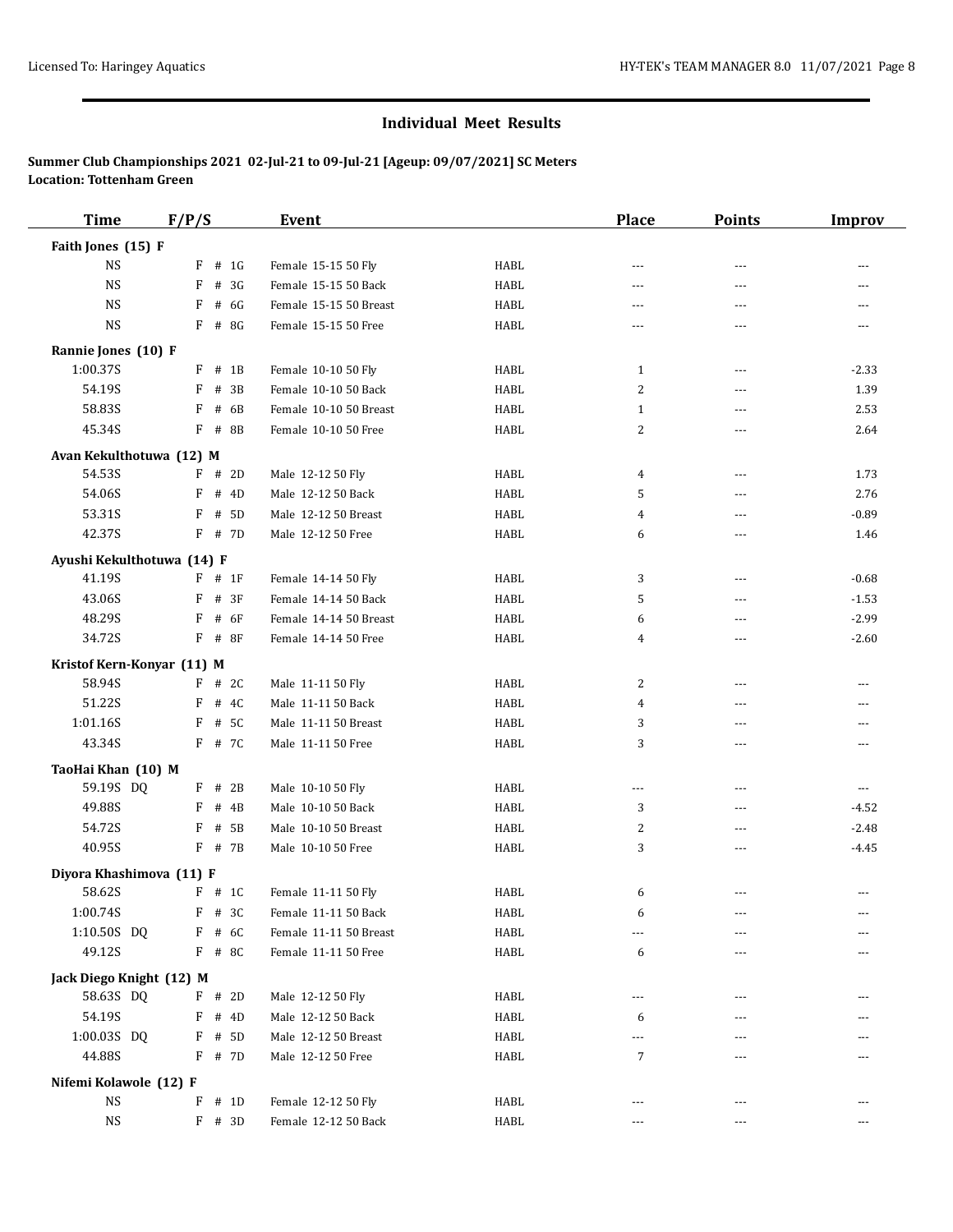| <b>Time</b>              | F/P/S |          | Event                  |             | <b>Place</b>   | <b>Points</b>  | <b>Improv</b>            |
|--------------------------|-------|----------|------------------------|-------------|----------------|----------------|--------------------------|
| Glenda Krasniqi (14) F   |       |          |                        |             |                |                |                          |
| 51.28S                   | F     | # 1F     | Female 14-14 50 Fly    | <b>HABL</b> | 8              | $\overline{a}$ | 11.06                    |
| 46.56S                   | F     | # 3F     | Female 14-14 50 Back   | <b>HABL</b> | $\overline{7}$ | $\overline{a}$ | $-0.50$                  |
| 1:06.18S DQ              | F     | # 6F     | Female 14-14 50 Breast | <b>HABL</b> | ---            | $- - -$        | $\overline{\phantom{a}}$ |
| 39.10S                   | F     | # 8F     | Female 14-14 50 Free   | <b>HABL</b> | 8              | $\overline{a}$ | $-0.58$                  |
| Isabella Lechley (13) F  |       |          |                        |             |                |                |                          |
| <b>NS</b>                | F     | # 1E     | Female 13-13 50 Fly    | HABL        | ---            | ---            | ---                      |
| <b>NS</b>                | F     | # 3E     | Female 13-13 50 Back   | <b>HABL</b> | $- - -$        | $\overline{a}$ | ---                      |
| <b>NS</b>                | F     | # 6E     | Female 13-13 50 Breast | <b>HABL</b> | ---            | $\overline{a}$ | ---                      |
| <b>NS</b>                |       | $F$ # 8E | Female 13-13 50 Free   | <b>HABL</b> | $- - -$        | $\overline{a}$ | ---                      |
| Oliver Lindsell (11) M   |       |          |                        |             |                |                |                          |
| 57.00S                   |       | $F$ # 2C | Male 11-11 50 Fly      | HABL        | 1              | ---            | ---                      |
| 55.09S                   | F     | # 4C     | Male 11-11 50 Back     | <b>HABL</b> | 5              | $\overline{a}$ | ---                      |
| <b>NS</b>                | F     | # 5C     | Male 11-11 50 Breast   | HABL        | ---            | ---            | ---                      |
| $_{\rm NS}$              | F     | # 7C     | Male 11-11 50 Free     | <b>HABL</b> | ---            | ---            | $---$                    |
| Samuel Lindsell (13) M   |       |          |                        |             |                |                |                          |
| 39.40S                   | F     | # 2E     | Male 13-13 50 Fly      | HABL        | 3              | $\overline{a}$ | $-0.90$                  |
| 42.62S                   | F     | # 4E     | Male 13-13 50 Back     | HABL        | 4              | $\overline{a}$ | $-1.03$                  |
| 46.08S                   | F     | # 5E     | Male 13-13 50 Breast   | HABL        | 6              | $- - -$        | $-1.64$                  |
| 36.72S                   |       | F # 7E   | Male 13-13 50 Free     | HABL        | 6              | $\overline{a}$ | $-1.69$                  |
| Michael Manassero (13) M |       |          |                        |             |                |                |                          |
| 44.09S                   |       | $F$ # 2E | Male 13-13 50 Fly      | HABL        | 4              | $\overline{a}$ | $-15.75$                 |
| 46.55S                   | F     | # 4E     | Male 13-13 50 Back     | HABL        | $\overline{7}$ | $\overline{a}$ | $-5.69$                  |
| 44.77S                   | F     | # 5E     | Male 13-13 50 Breast   | <b>HABL</b> | 3              | $\overline{a}$ | $-15.54$                 |
| 36.28S                   |       | F # 7E   | Male 13-13 50 Free     | <b>HABL</b> | 5              | ---            | $-12.84$                 |
| Isiah Marle (12) M       |       |          |                        |             |                |                |                          |
| 1:32.82S DQ              | F     | # 2D     | Male 12-12 50 Fly      | <b>HABL</b> | ---            | ---            | ---                      |
| 1:00.22S                 | F     | # 4D     | Male 12-12 50 Back     | <b>HABL</b> | 7              | ---            | ---                      |
| 1:31.51S DQ              |       | $F$ # 5D | Male 12-12 50 Breast   | <b>HABL</b> | ---            | $\overline{a}$ | ---                      |
| 56.47S                   |       | F # 7D   | Male 12-12 50 Free     | HABL        | 8              | ---            | ---                      |
| Oliver Mayer (12) M      |       |          |                        |             |                |                |                          |
| 1:36.81S DQ              |       | $F$ # 2D | Male 12-12 50 Fly      | HABL        | ---            | ---            | ---                      |
| 1:34.93S DQ              | F     | # 4D     | Male 12-12 50 Back     | HABL        | ---            | ---            |                          |
| 1:10.61S DQ              | F     | # 5D     | Male 12-12 50 Breast   | HABL        | ---            |                |                          |
| 1:01.56S                 |       | $F$ # 7D | Male 12-12 50 Free     | HABL        | 9              | ---            |                          |
| Jemima Mccourt (11) F    |       |          |                        |             |                |                |                          |
| 58.44S                   |       | $F$ # 1C | Female 11-11 50 Fly    | HABL        | 5              | $---$          |                          |
| 53.56S DQ                | F     | # 3C     | Female 11-11 50 Back   | HABL        | $- - -$        | $---$          |                          |
| 59.59S DQ                | F     | # 6C     | Female 11-11 50 Breast | HABL        | ---            | ---            |                          |
| 48.19S                   |       | F # 8C   | Female 11-11 50 Free   | HABL        | 5              | ---            | ---                      |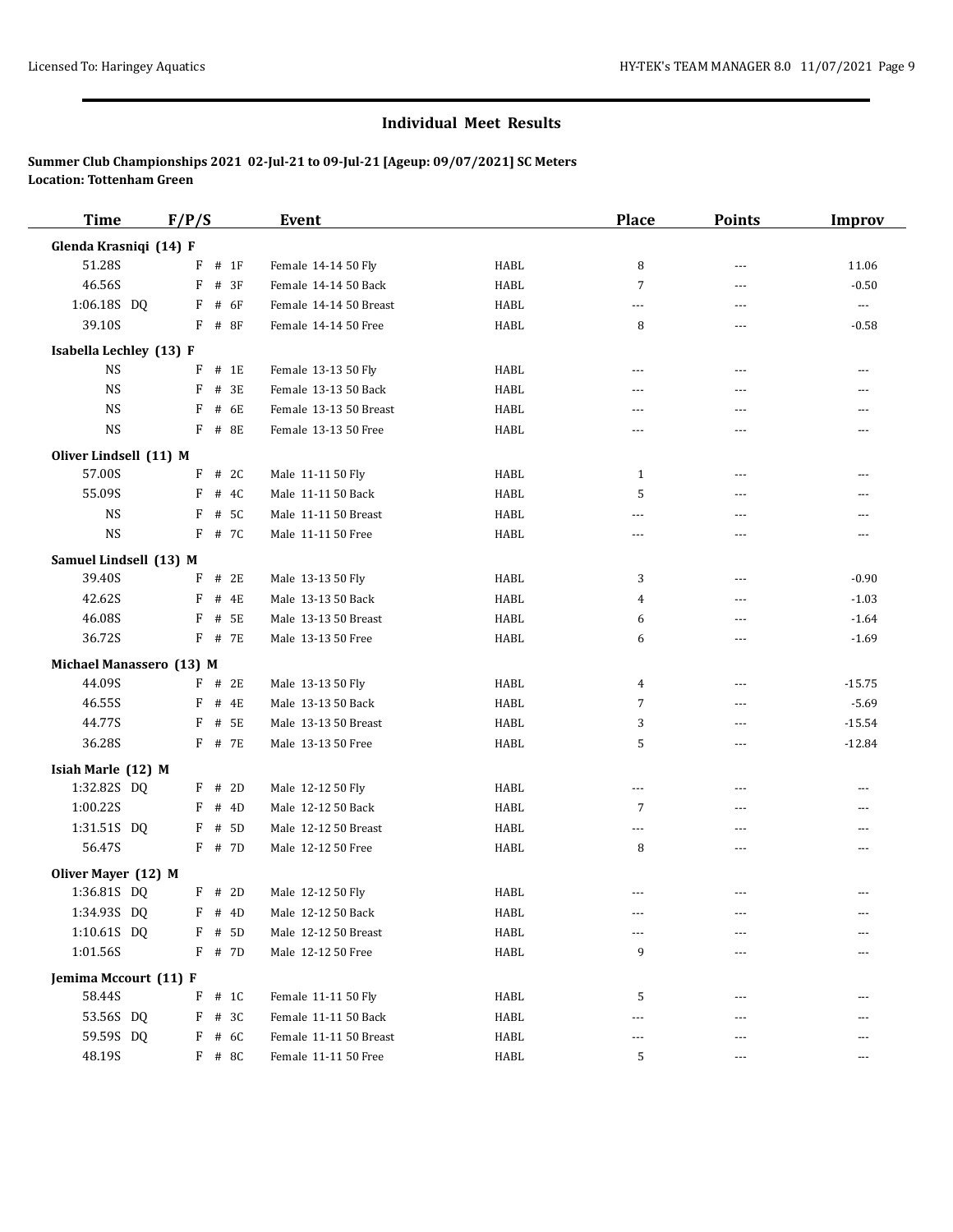| <b>Time</b>                | F/P/S |          | Event                      |             | <b>Place</b>   | <b>Points</b>  | <b>Improv</b> |
|----------------------------|-------|----------|----------------------------|-------------|----------------|----------------|---------------|
| Clara Mistry (13) F        |       |          |                            |             |                |                |               |
| 39.72S                     | F     | # 1E     | Female 13-13 50 Fly        | <b>HABL</b> | 3              | $\overline{a}$ | $-1.12$       |
| 39.06S                     | F     | # 3E     | Female 13-13 50 Back       | HABL        | 3              | $- - -$        | $-1.31$       |
| 45.38S                     | F     | # 6E     | Female 13-13 50 Breast     | HABL        | 4              | ---            | $-1.65$       |
| 35.00S                     | F     | # 8E     | Female 13-13 50 Free       | HABL        | 3              | ---            | $-0.41$       |
| Alba Morgan (10) F         |       |          |                            |             |                |                |               |
| <b>NS</b>                  | F     | $#$ 1B   | Female 10-10 50 Fly        | HABL        | ---            | $\overline{a}$ | $- - -$       |
| <b>NS</b>                  | F     | # 3B     | Female 10-10 50 Back       | HABL        | $\overline{a}$ | $---$          | $---$         |
| 1:00.87S                   | F     | # 6B     | Female 10-10 50 Breast     | HABL        | 3              | ---            | $-3.13$       |
| 45.85S                     | F     | # 8B     | Female 10-10 50 Free       | HABL        | 3              | ---            | $-3.15$       |
| Kevin Nezha (15) M         |       |          |                            |             |                |                |               |
| <b>NS</b>                  |       | $F$ # 2G | Male 15-15 50 Fly          | HABL        | ---            | ---            | $---$         |
| $_{\rm NS}$                | F     | # 4G     | Male 15-15 50 Back         | HABL        | $---$          | $\overline{a}$ | ---           |
| <b>NS</b>                  | F     | # 5G     | Male 15-15 50 Breast       | HABL        | $---$          | ---            |               |
| $_{\rm NS}$                | F     | # 7G     | Male 15-15 50 Free         | HABL        | $---$          | ---            | ---           |
|                            |       |          |                            |             |                |                |               |
| Jakub Pacenko (12) M       |       |          |                            |             |                |                |               |
| 1:02.34S DQ                |       | F # 5D   | Male 12-12 50 Breast       | HABL        | $\overline{a}$ | $- - -$        | ---           |
| 41.90S                     |       | $F$ # 7D | Male 12-12 50 Free         | HABL        | 5              | ---            | ---           |
| Dina Paduraru (18) F       |       |          |                            |             |                |                |               |
| 36.81S                     | F     | # 1H     | Female 16 & Over 50 Fly    | HABL        | 5              | ---            | 1.08          |
| 38.88S                     | F     | # 3H     | Female 16 & Over 50 Back   | HABL        | 5              | ---            | 1.01          |
| 40.28S                     | F     | # 6H     | Female 16 & Over 50 Breast | HABL        | $\mathbf{1}$   | ---            | 1.57          |
| 31.91S                     | F     | # 8H     | Female 16 & Over 50 Free   | HABL        | $\mathbf{1}$   | ---            | 1.78          |
| Luca Paduraru (14) M       |       |          |                            |             |                |                |               |
| 40.72S                     | F     | # 2F     | Male 14-14 50 Fly          | HABL        | 8              | ---            | $-0.81$       |
| 40.50S                     | F     | $#$ 4F   | Male 14-14 50 Back         | HABL        | 6              | $---$          | 0.28          |
| 43.73S                     | F     | # 5F     | Male 14-14 50 Breast       | HABL        | 3              | $\overline{a}$ | $-0.99$       |
| 32.12S                     |       | $F$ # 7F | Male 14-14 50 Free         | HABL        | 4              | ---            | $-0.22$       |
| Ane Pedraza-Eguia (10) F   |       |          |                            |             |                |                |               |
| 1:03.95S                   | F     | $#$ 1B   | Female 10-10 50 Fly        | HABL        | 2              | $\overline{a}$ | $\cdots$      |
| 51.78S                     | F     | # 3B     | Female 10-10 50 Back       | HABL        | $\mathbf{1}$   | $- - -$        | $-7.37$       |
| 58.91S                     | F     | # 6B     | Female 10-10 50 Breast     | HABL        | 2              | ---            | ---           |
| 43.19S                     |       | F # 8B   | Female 10-10 50 Free       | HABL        | 1              | ---            | ---           |
| Jason Pedraza-Eguia (12) M |       |          |                            |             |                |                |               |
| 55.74S                     | F     | # 2D     | Male 12-12 50 Fly          | HABL        | 5              | ---            | $\cdots$      |
| 50.47S                     | F     | # 4D     | Male 12-12 50 Back         | HABL        | 4              | ---            | $-9.75$       |
| 58.00S                     | F     | # 5D     | Male 12-12 50 Breast       | HABL        | 5              |                | $-7.99$       |
| 41.45S                     | F     | # 7D     | Male 12-12 50 Free         | HABL        | 4              | $- - -$        | $-5.26$       |
| Rose Pepperday (20) F      |       |          |                            |             |                |                |               |
| 33.93S                     |       | $F$ # 1H | Female 16 & Over 50 Fly    | HABL        | 2              | $---$          | 1.18          |
| 34.41S                     | F     | # 3H     | Female 16 & Over 50 Back   | HABL        | 2              | ---            | $-0.19$       |
| NS                         | F     | # 6H     | Female 16 & Over 50 Breast | HABL        | ---            | $- - -$        | ---           |
| <b>NS</b>                  |       | F # 8H   | Female 16 & Over 50 Free   | HABL        | ---            | ---            | $\cdots$      |
|                            |       |          |                            |             |                |                |               |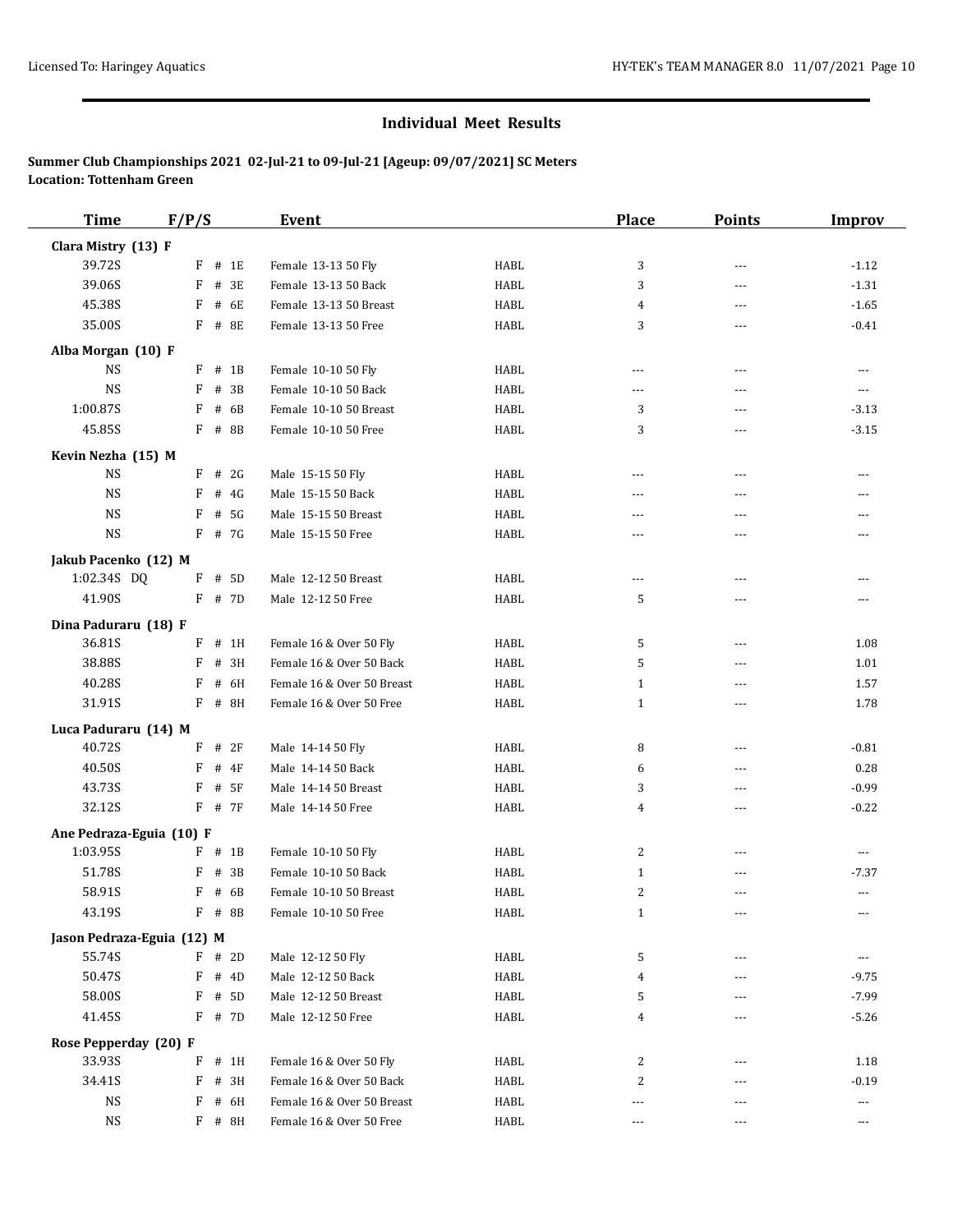| <b>Time</b>                     | F/P/S |          | Event                      |      | <b>Place</b>   | <b>Points</b> | <b>Improv</b>  |
|---------------------------------|-------|----------|----------------------------|------|----------------|---------------|----------------|
| Francesca Poulton (13) F        |       |          |                            |      |                |               |                |
| 39.75S                          | F     | # 1E     | Female 13-13 50 Fly        | HABL | $\overline{4}$ | $---$         | $-0.10$        |
| 41.09S                          | F     | # 3E     | Female 13-13 50 Back       | HABL | 6              | $---$         | 1.05           |
| 45.22S                          | F     | # 6E     | Female 13-13 50 Breast     | HABL | 2              | ---           | 0.31           |
| 36.00S                          |       | F # 8E   | Female 13-13 50 Free       | HABL | 6              | ---           | 0.41           |
| Angus Ratcliffe (14) M          |       |          |                            |      |                |               |                |
| 38.37S                          | F     | # 2F     | Male 14-14 50 Fly          | HABL | 5              | $---$         | $-0.53$        |
| 38.22S                          | F     | # 4F     | Male 14-14 50 Back         | HABL | 5              | ---           | $-0.63$        |
| Elizabeth Reed (16) F           |       |          |                            |      |                |               |                |
| 34.62S                          | F     | # 1H     | Female 16 & Over 50 Fly    | HABL | 3              | $---$         | $-0.38$        |
| 34.84S                          | F     | # 3H     | Female 16 & Over 50 Back   | HABL | 3              | ---           | $-0.71$        |
| <b>NS</b>                       | F     | # 6H     | Female 16 & Over 50 Breast | HABL | $---$          | $---$         | $\cdots$       |
| <b>NS</b>                       |       | F # 8H   | Female 16 & Over 50 Free   | HABL | $\cdots$       | ---           | $\cdots$       |
| Luca Ridard (13) M              |       |          |                            |      |                |               |                |
| 34.18S                          | F     | # 2E     | Male 13-13 50 Fly          | HABL | $\overline{c}$ | ---           | $-0.90$        |
| 34.19S                          | F     | # 4E     | Male 13-13 50 Back         | HABL | $\mathbf{1}$   | ---           | $-2.06$        |
| 38.85S                          | F     | # 5E     | Male 13-13 50 Breast       | HABL | $\overline{c}$ | ---           | $-3.09$        |
| 29.06S                          |       | F # 7E   | Male 13-13 50 Free         | HABL | $\overline{c}$ | ---           | $-0.96$        |
| Lilli Robertson (13) F          |       |          |                            |      |                |               |                |
| <b>NS</b>                       |       | $F$ # 1E | Female 13-13 50 Fly        | HABL | ---            | ---           | ---            |
| 45.81S DQ                       |       | $F$ # 3E | Female 13-13 50 Back       | HABL | $\frac{1}{2}$  | $---$         | $---$          |
| Georgina Saltmarsh (12) F       |       |          |                            |      |                |               |                |
| 47.81S                          |       | $F$ # 1D | Female 12-12 50 Fly        | HABL | 4              | ---           | $-1.42$        |
| 43.81S                          |       | $F$ # 3D | Female 12-12 50 Back       | HABL | $\overline{4}$ | ---           | $-0.69$        |
| Sasha Shute (19) F              |       |          |                            |      |                |               |                |
| 32.81S                          | F     | # 1H     | Female 16 & Over 50 Fly    | HABL | $\mathbf{1}$   | ---           | 2.18           |
| 34.06S                          | F     | # 3H     | Female 16 & Over 50 Back   | HABL | $\mathbf{1}$   | ---           | 2.44           |
| <b>NS</b>                       | F     | # 6H     | Female 16 & Over 50 Breast | HABL | $\overline{a}$ | $---$         | $\overline{a}$ |
| <b>NS</b>                       | F     | # 8H     | Female 16 & Over 50 Free   | HABL | ---            | ---           | ---            |
| <b>Charlotte Skinner</b> (13) F |       |          |                            |      |                |               |                |
| 39.88S                          | F     | # 1E     | Female 13-13 50 Fly        | HABL | 5              |               | $-2.19$        |
| 41.03S                          |       | $F$ # 3E | Female 13-13 50 Back       | HABL | 5              | $---$         | 0.09           |
| 49.00S                          | F     | # 6E     | Female 13-13 50 Breast     | HABL | 7              |               | $-3.53$        |
| 35.87S                          |       | F # 8E   | Female 13-13 50 Free       | HABL | 5              |               | $-1.31$        |
| James Smeaton (13) M            |       |          |                            |      |                |               |                |
| 45.03S                          | F     | # 5E     | Male 13-13 50 Breast       | HABL | 4              |               | $-3.34$        |
| 30.92S                          |       | $F$ # 7E | Male 13-13 50 Free         | HABL | 3              | ---           | $-1.42$        |
| <b>Sebastian Smeaton (13) M</b> |       |          |                            |      |                |               |                |
| 45.12S                          |       | $F$ # 5E | Male 13-13 50 Breast       | HABL | 5              | ---           | $-1.12$        |
| 34.09S                          |       | F # 7E   | Male 13-13 50 Free         | HABL | $\overline{4}$ | ---           | $-0.19$        |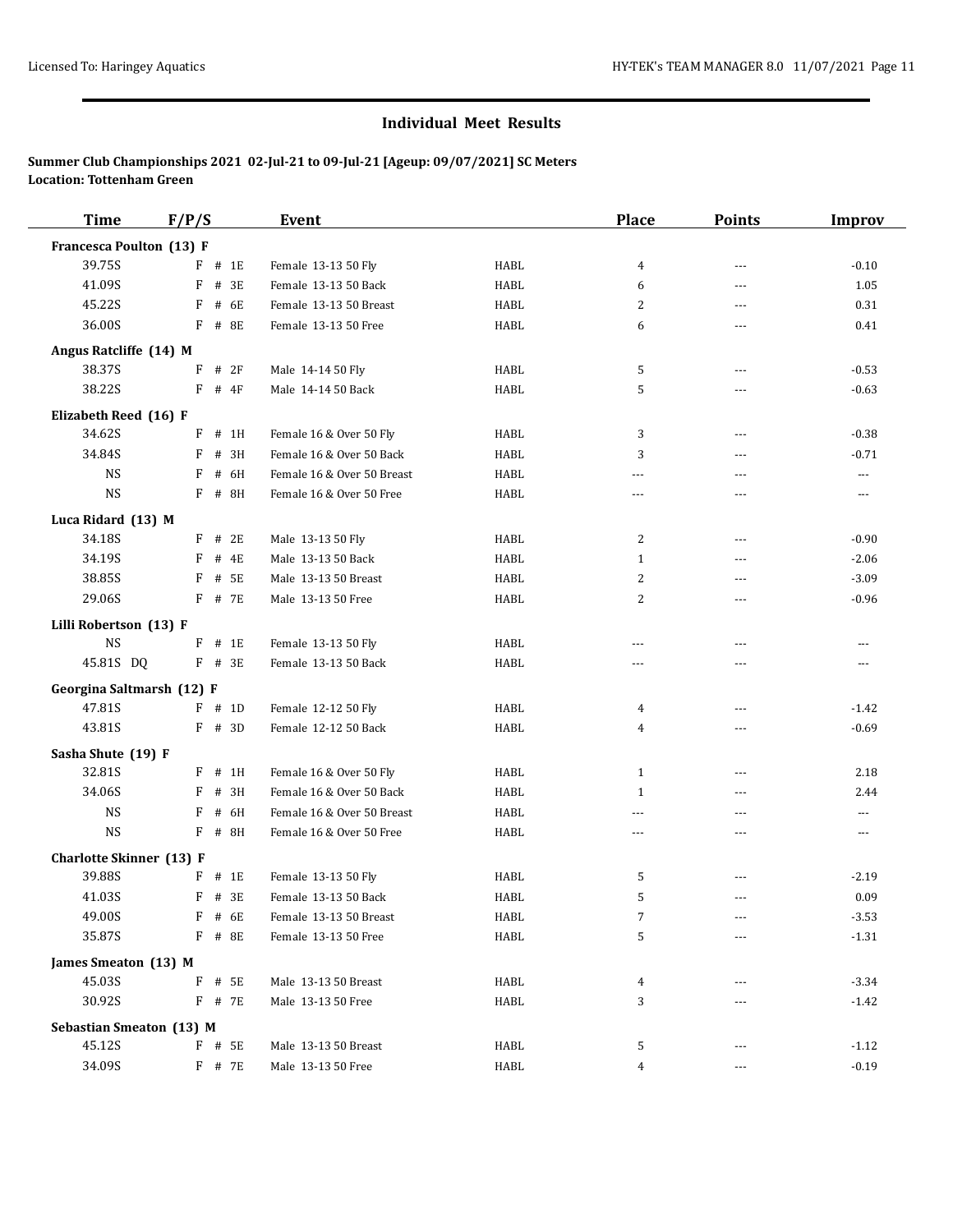| <b>Time</b>                | F/P/S       |          | <b>Event</b>             |             | <b>Place</b>            | <b>Points</b>  | <b>Improv</b>         |
|----------------------------|-------------|----------|--------------------------|-------------|-------------------------|----------------|-----------------------|
| Sebastian Solomos (9) M    |             |          |                          |             |                         |                |                       |
| 1:08.32S DQ                |             | $F$ # 2A | Male 9 & Under 50 Fly    | <b>HABL</b> | $\overline{a}$          | $\overline{a}$ |                       |
| 53.94S                     | F           | # $4A$   | Male 9 & Under 50 Back   | <b>HABL</b> | $\mathbf{1}$            | $- - -$        |                       |
| <b>NS</b>                  | F           | # 5A     | Male 9 & Under 50 Breast | <b>HABL</b> | ---                     | ---            | ---                   |
| <b>NS</b>                  |             | F # 7A   | Male 9 & Under 50 Free   | HABL        | ---                     | ---            | $\cdots$              |
| Rowan Stevenson (15) F     |             |          |                          |             |                         |                |                       |
| 36.43S                     | F           | # 1G     | Female 15-15 50 Fly      | <b>HABL</b> | 3                       | $---$          | $-2.43$               |
| 38.03S                     |             | $F$ # 3G | Female 15-15 50 Back     | HABL        | 3                       | $- - -$        | 0.40                  |
| Aidan Sweet Purcell (15) M |             |          |                          |             |                         |                |                       |
| 38.66S DQ                  |             | $F$ # 2G | Male 15-15 50 Fly        | HABL        | ---                     | $\overline{a}$ | $---$                 |
| 41.53S                     | F           | # 4G     | Male 15-15 50 Back       | <b>HABL</b> | 4                       | $\overline{a}$ | $-4.78$               |
| 40.66S                     | F           | # 5G     | Male 15-15 50 Breast     | HABL        | 2                       | ---            | $-3.35$               |
| 31.44S                     |             | $F$ # 7G | Male 15-15 50 Free       | HABL        | 4                       | $\overline{a}$ | $-2.11$               |
| Alexander Szczygiel (10) M |             |          |                          |             |                         |                |                       |
| 44.82S                     |             | $F$ # 2B | Male 10-10 50 Fly        | HABL        | $\mathbf{1}$            | $---$          | $-3.39$               |
| 46.62S                     | F           | # 4B     | Male 10-10 50 Back       | HABL        | $\mathbf{1}$            | $\cdots$       | 0.33                  |
| 50.00S                     | F           | # 5B     | Male 10-10 50 Breast     | HABL        | 1                       | $---$          | $-3.18$               |
| 40.09S                     | F           | # 7B     | Male 10-10 50 Free       | <b>HABL</b> | $\overline{\mathbf{c}}$ | $\overline{a}$ | $-3.31$               |
| Theo Sze (14) M            |             |          |                          |             |                         |                |                       |
| 39.46S                     | F           | #2F      | Male 14-14 50 Fly        | <b>HABL</b> | 6                       | $\overline{a}$ | $---$                 |
| 40.59S                     | F           | $#$ 4F   | Male 14-14 50 Back       | HABL        | 7                       | $---$          | $-1.52$               |
| <b>NS</b>                  | F           | # 5F     | Male 14-14 50 Breast     | HABL        | $\overline{a}$          | $\overline{a}$ | $\overline{a}$        |
| <b>NS</b>                  | F           | # 7F     | Male 14-14 50 Free       | HABL        | ---                     | $---$          | $\cdots$              |
| Zalan Tornay (12) M        |             |          |                          |             |                         |                |                       |
| 43.66S                     |             | $F$ # 2D | Male 12-12 50 Fly        | HABL        | 2                       | $---$          | $-0.19$               |
| 45.48S                     | F           | # 4D     | Male 12-12 50 Back       | HABL        | 3                       | $---$          | $-0.51$               |
| 46.81S                     | F           | # 5D     | Male 12-12 50 Breast     | HABL        | $\overline{\mathbf{c}}$ | $\overline{a}$ | $-3.30$               |
| 35.87S                     |             | F # 7D   | Male 12-12 50 Free       | HABL        | 2                       | ---            | 0.03                  |
| Gael Vazquez Tunez (15) M  |             |          |                          |             |                         |                |                       |
| <b>NS</b>                  | F           | # 5G     | Male 15-15 50 Breast     | HABL        | $- - -$                 | $---$          | $- - -$               |
| <b>NS</b>                  |             | $F$ # 7G | Male 15-15 50 Free       | HABL        | $\overline{a}$          | $\overline{a}$ | $- - -$               |
| Alba Widdows (10) F        |             |          |                          |             |                         |                |                       |
| 1:03.57S                   | F           | # 6B     | Female 10-10 50 Breast   | HABL        | 4                       | $---$          | $-1.83$               |
| 55.13S                     | F           | # 8B     | Female 10-10 50 Free     | HABL        | 6                       |                | $-3.77$               |
| Aoife Wohlgemuth (11) F    |             |          |                          |             |                         |                |                       |
| 57.37S                     |             | $F$ # 1C | Female 11-11 50 Fly      | HABL        | 4                       | ---            | ---                   |
| 48.59S                     | $\mathbf F$ | # 3C     | Female 11-11 50 Back     | HABL        | 4                       | ---            | $-6.54$               |
| 54.73S                     | F           | # 6C     | Female 11-11 50 Breast   | HABL        | 3                       | ---            | $\scriptstyle \cdots$ |
| 44.97S                     |             | $F$ # 8C | Female 11-11 50 Free     | HABL        | 4                       | ---            | $-5.57$               |
| Evie Wootton (15) F        |             |          |                          |             |                         |                |                       |
| 34.56S                     | F           | # 1G     | Female 15-15 50 Fly      | HABL        | $\mathbf{1}$            | ---            | 0.01                  |
| 34.65S                     | F           | # 3G     | Female 15-15 50 Back     | HABL        | $1\,$                   | $---$          | $-0.01$               |
| 37.45S                     | F           | # 6G     | Female 15-15 50 Breast   | HABL        | $\mathbf{1}$            | $---$          | $-0.08$               |
| 31.20S                     |             | $F$ # 8G | Female 15-15 50 Free     | HABL        | $\mathbf{1}$            | ---            | 0.87                  |